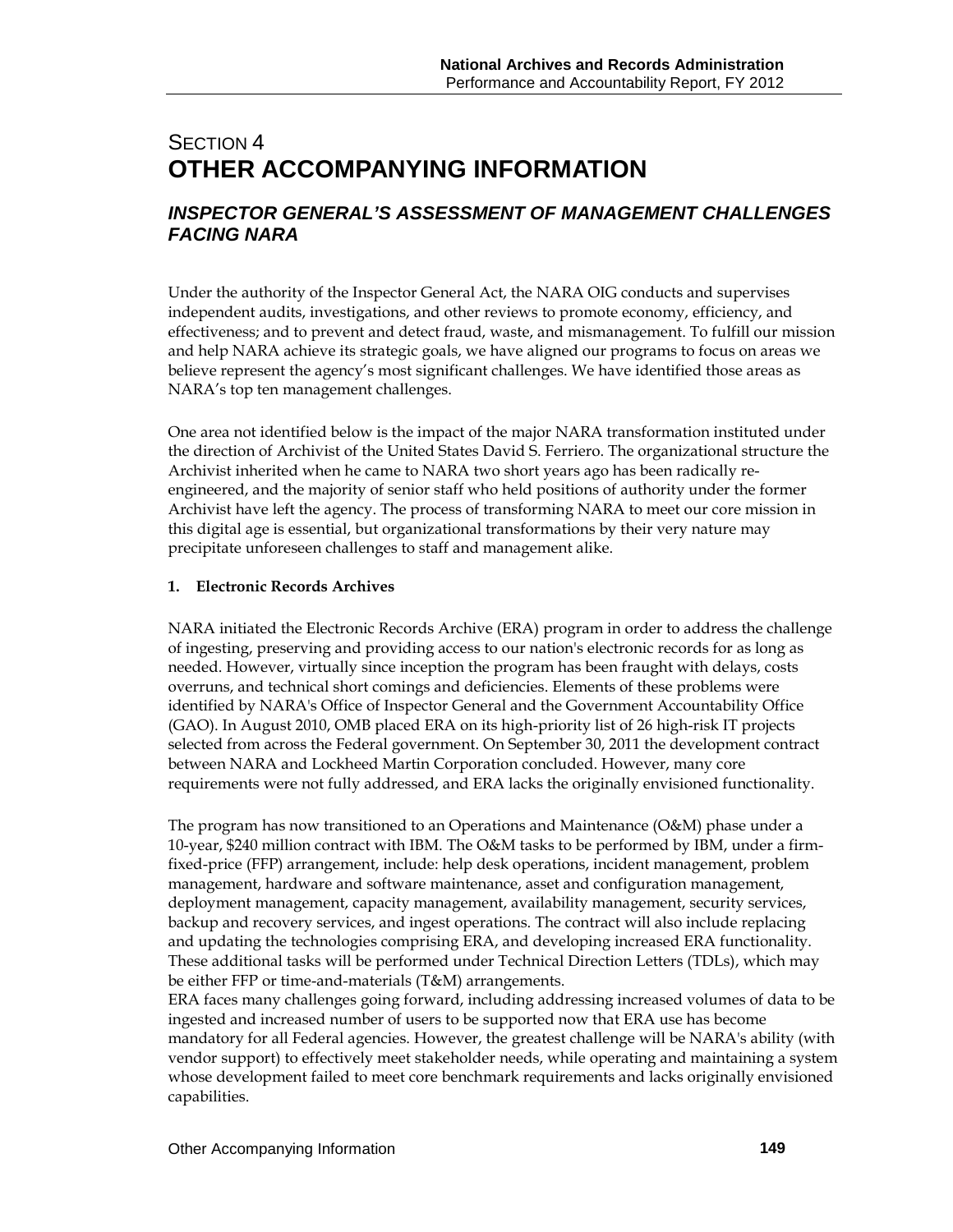*Audits, investigations, and reviews performed in FY 2012:* 

- Inadequate Contingency Planning Continues to be a Significant Risk for the ERA System (Advisory Report)
- Access to Records in the Base Electronic Records Archive System
- The National Archives and Records Administration's Reliance on Legacy Systems to Meet Electronic Records Mission Needs (Advisory Report)
- Management Letter on Contract Oversight

#### **2. Improving Records Management**

Part of NARA's mission is safeguarding and preserving the records of our government, thereby ensuring people can discover, use, and learn from this documentary heritage. NARA provides continuing access to the essential documentation of the rights of American citizens and the actions of their government. The effective management of these records is key to accomplishing this mission. NARA must work with Federal agencies to ensure the effective and efficient appraisal, scheduling, and transfer of permanent records, in both traditional and electronic formats. The major challenge is how best to accomplish this component of our overall mission while reacting and adapting to a rapidly changing technological environment in which electronic records, particularly e-mail, proliferate. In short, while the ERA system is intended to work with electronic records received by NARA, we need to ensure the proper electronic and traditional records are in fact preserved and sent to NARA in the first place.

NARA also directs the Electronic Records Management (ERM) initiative, one of 24 governmentwide initiatives under the E-Government Act of 2002. The ERM initiative will provide guidance to agencies in managing and transferring their permanent electronic records to NARA, in an increasing variety of data types and formats. In June 2008, GAO recommended NARA develop and implement an approach to provide oversight of agency electronic records management programs, to provide adequate assurance that NARA guidance is effective and the agencies are following electronic records guidance. NARA, its Government partners, and Federal agencies are challenged with determining how best to manage electronic records and how to make ERM and e-Government work more effectively.

In November 2011, Presidential Memorandum—Managing Government Records was signed. This memorandum marked the beginning of an Executive Branch-wide effort to reform records management policies and practices and to develop a 21st century framework for the management of Government records. In August 2012, OMB issued Memorandum 12-18, Managing Government Records Directive. This Directive creates a robust records management framework that complies with statutes and regulations to achieve the benefits outlined in the Presidential Memorandum. This Directive requires that to the fullest extent possible, agencies eliminate paper and use electronic recordkeeping. It is applicable to all executive agencies and to all records, without regard to security classification or any other restriction. This Directive also identifies specific actions that will be taken by NARA, the Office of Management and Budget (OMB), and the Office of Personnel Management (OPM) to support agency records management programs.

#### *Audits, investigations, and reviews performed in FY 2012:*

• Audit of the Management of Records at the Washington National Records Center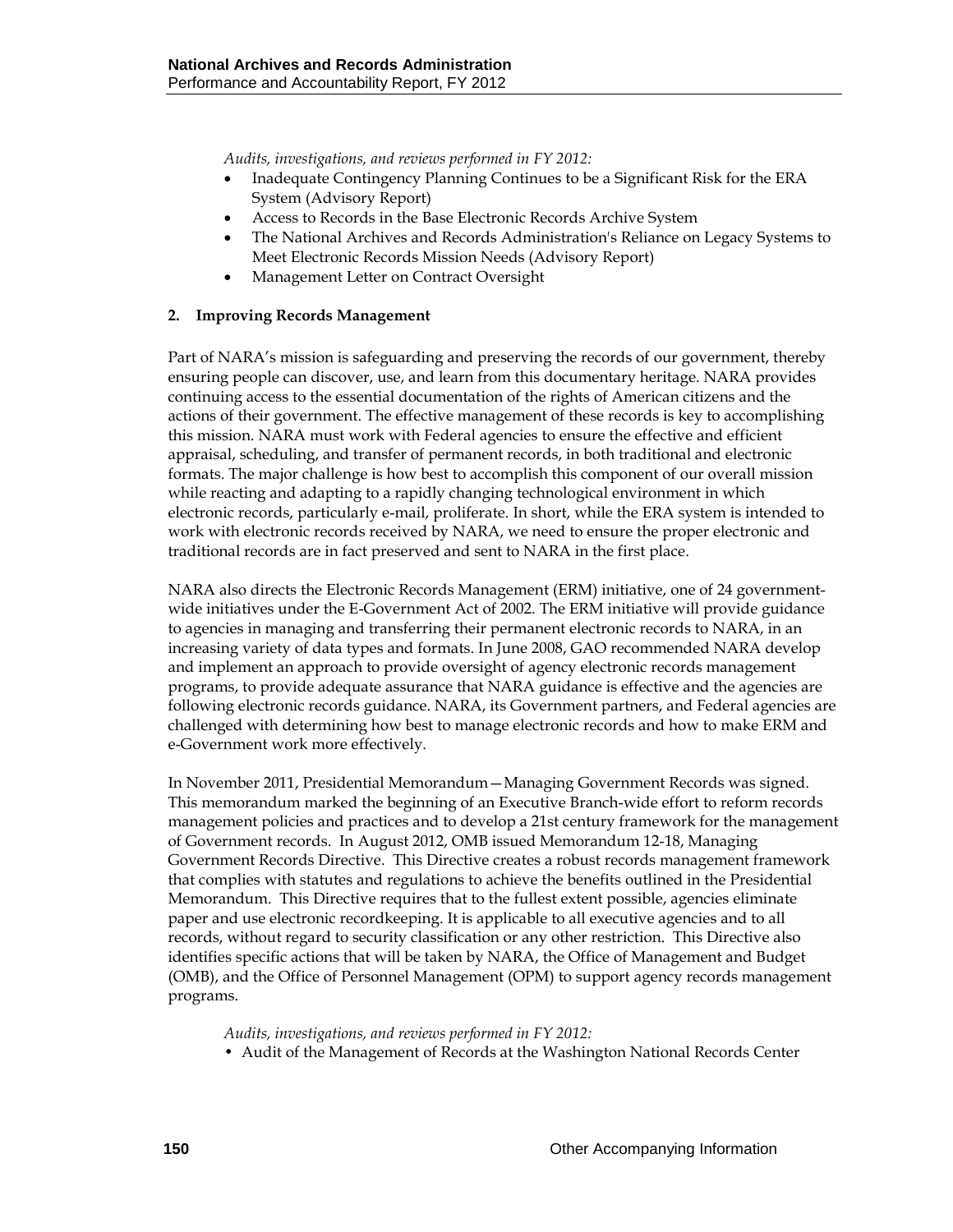#### **3. Information Technology Security**

The Archivist identified IT Security as a material weakness under the Federal Managers' Financial Integrity Act reporting process beginning in FY 2007. NARA's Office of Information Services (I) conducted an independent assessment of the IT security program using the Program Review for Information Security Management Assistance (PRISMA) methodology developed by the National Institute for Standards and Technology (NIST) in FY 2007. The assessment stated NARA's policy and supporting procedures for IT security were weak, incomplete, and too dispersed to be effective. Over five years later, NARA officials continue to work to address weaknesses identified during the assessment.

IT security continues to present major challenges for NARA, including physical security of IT hardware, and technical vulnerabilities within our electronic systems themselves and how NARA operates them. Annual assessments of NARA's compliance with the Federal Information Security Management Act have consistently identified program areas in need of significant improvement. The confidentiality, integrity, and availability of our electronic records and information technology systems are only as good as our IT security infrastructure.

A GAO report issued in FY 2011 identified significant weaknesses in access controls and other information security controls. In FY 2012, the NARA OIG contracted with Information Management Resources, Inc to assess NARA's current and planned network architecture and design and provide recommendations to improve performance, security, and efficiency of the network. The audit identified multiple deficiencies with the network architecture, many of which stem from the lack of strategic planning with regard to the redundancy and resiliency and overall design of the network. These issues not only allow for security and performance problems, but they inhibit NARA IT management from effectively establishing a tactical and innovative strategy for the next generation of NARANet. Each year, risks and challenges to IT security continue to be identified. NARA must ensure the security of its data and systems or risk undermining the agency's credibility and ability to carry out its mission.

*Audits, investigations, and reviews performed in FY 2012:* 

- Management Letter on Network Outage
- Audit of the Data Center Consolidation Initiative at NARA
- IMRI Network Discovery and Assessment Report
- Audit of NARA's Classified Systems

#### **4. Expanding Public Access to Records**

The records of a democracy's archives belong to its citizens. NARA's challenge is to more aggressively inform and educate our customers about the services we offer and the essential evidence to which we can provide access. Unfortunately, approximately half of NARA's textual holdings have not been processed to allow efficient and effective access to these records. To meet its mission, NARA must work to ensure it has the processes and resources necessary to establish intellectual control over this backlog of unprocessed records.

Another challenge for NARA, given society's growing expectation for easy and near-immediate access to information on-line, will be to provide such access to records created digitally (i.e., "born digital") and to identify those textual records most in demand so they can be digitized and made available electronically. ERA's diminished access capabilities compound this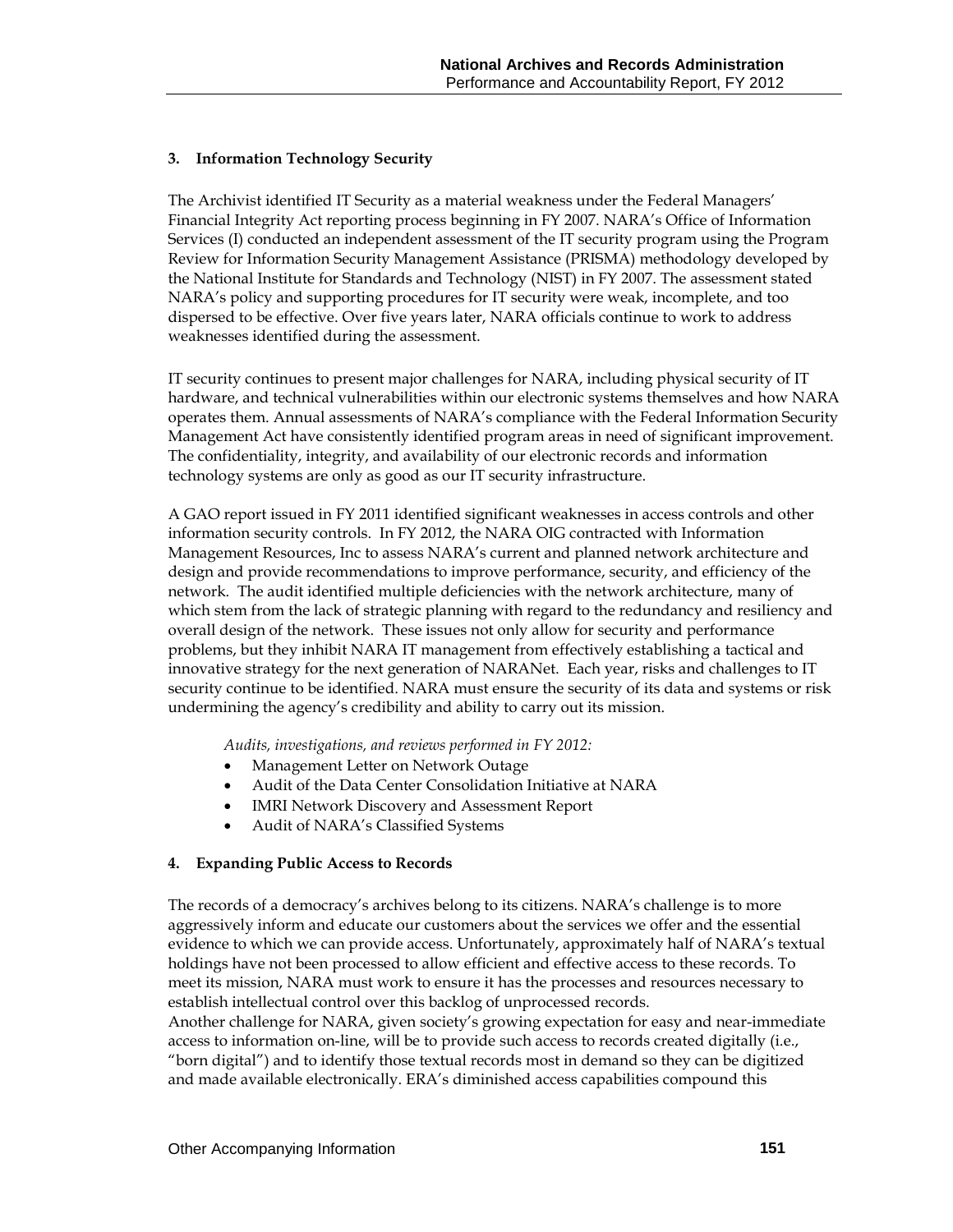problem. NARA's role in ensuring the timeliness and integrity of the declassification process of classified material held at NARA is also vital to public access.

*Audits, investigations, and reviews performed in FY 2012:* 

• Audit of the Management of Records at the Washington National Records Center

#### **5. Meeting Storage Needs of Growing Quantities of Records**

NARA-promulgated regulation 36 CFR Part 1228, "Disposition of Federal Records," Subpart K, "Facility Standards for Records Storage Facilities," requires all facilities housing Federal records to meet defined physical and environmental requirements by FY 2009. NARA's challenge is to ensure its own facilities, as well as those used by other Federal agencies, is in compliance with these regulations; and effectively mitigates risks to records which are stored in facilities not meeting these standards.

*Audits, investigations, and reviews performed in FY 2012:* 

• Audit of the Management of Records at the Washington National Records Center

#### **6. Preservation Needs of Records**

As in the case of our national infrastructure (bridges, sewer systems, etc.), NARA holdings grow older daily and face degradation associated with time. This affects both traditional paper records, and the physical media that electronic records and audio/visual records are stored on. Per management, preservation resources have not been able to adequately address the growth in holdings needing preservation action. As a result, backlogs have grown and NARA is not projected to meet its long range performance target for FY 2016. Preserving and providing access to records is a fundamental element of NARA's duties to the country, and NARA cannot provide access to records unless it can preserve them for as long as needed. The backlog of records needing preservation action continues to grow. NARA is challenged to address this backlog and future preservation needs, including the data integrity of electronic records. The challenge of ensuring NARA facilities meet environmental standards for preserving records (see OIG Challenge #5) also plays a critical role in the preservation of Federal records.

*Audits, investigations, and reviews performed in FY 2012:* 

• Audit of the Management of Records at the Washington National Records Center

#### **7. Improving Project Management**

Effective project management, particularly for IT projects, is essential to obtaining the right equipment and systems to accomplish NARA's mission. Complex and high-dollar contracts require multiple program managers, often with varying types of expertise. NARA is challenged with planning projects, developing adequately defined requirements, analyzing and testing to support acquisition and deployment of the systems, and providing oversight to ensure effective or efficient results within costs. Currently, IT systems are not always developed in accordance with established NARA guidelines. These projects must be better managed and tracked to ensure cost, schedule, and performance goals are met.

As an example, GAO reported NARA did not document the results of briefings to its senior management oversight group during the development of NARA's largest IT project, the ERA program. There is little evidence the group identified or took appropriate corrective actions, or ensured such actions were taken and tracked to closure. Without adequate oversight evaluating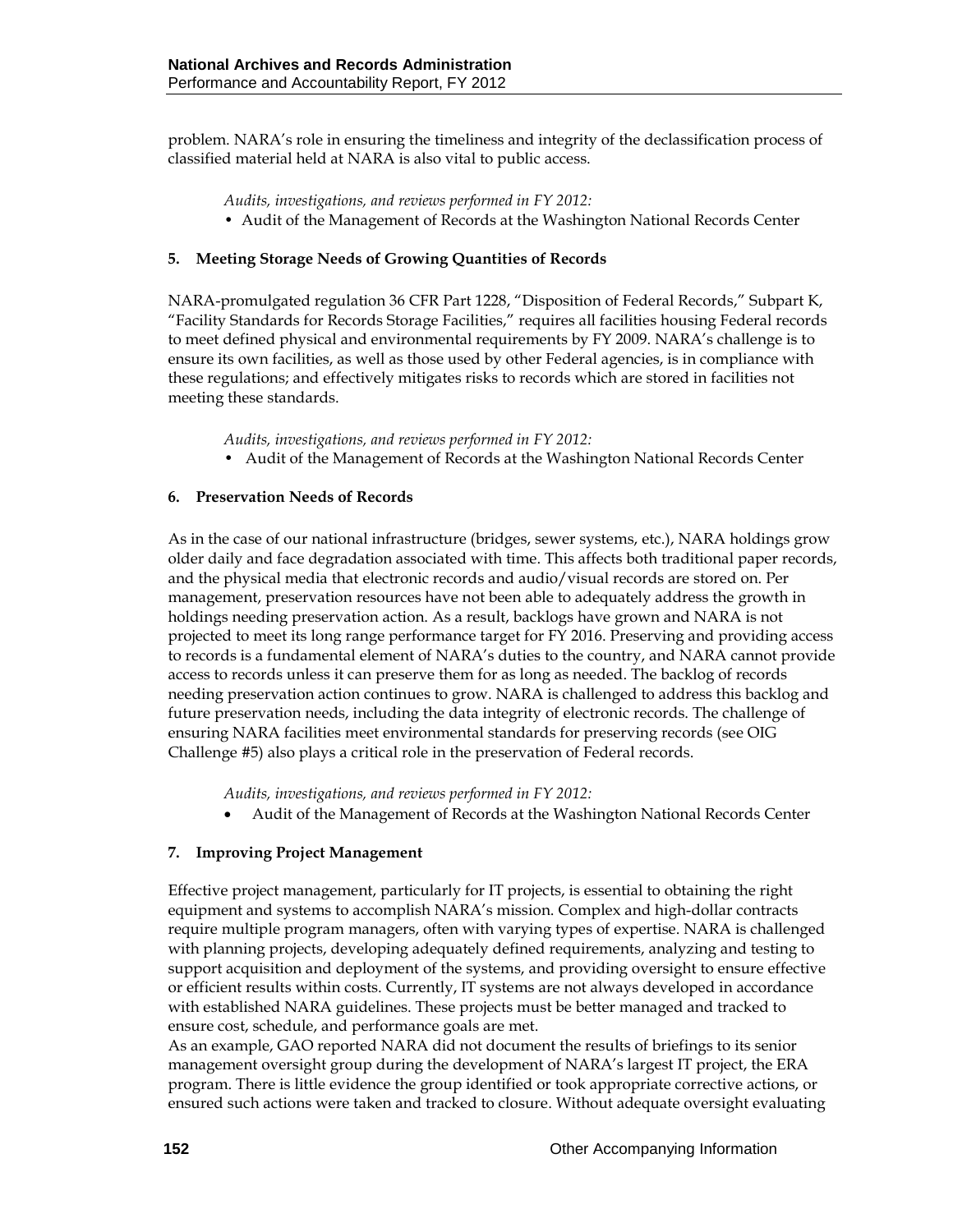project progress, including documenting feedback and action items from senior management, NARA will not be able to ensure projects are implemented at acceptable cost and within reasonable time frames. GAO also reports NARA has been inconsistent in its use of earned value management (EVM), a project management approach providing objective reports of project status and early warning signs of cost and schedule overruns. Inconsistent use of key project management disciplines like EVM limits NARA's ability to effectively manage projects and accurately report on their progress.

#### **8. Physical and Holdings Security**

The Archivist has identified security of collections as a material weakness under the FMFIA reporting process. Document and artifact theft is not a theoretical threat; it is a reality NARA has been subjected to time and time again. NARA must maintain adequate levels of security to ensure the safety and integrity of persons and holdings within our facilities. This is especially critical in light of the security realities facing this nation and the risk our holdings may be pilfered, defaced, or destroyed by fire or other man-made and natural disasters. Not only do NARA's holdings have immense historical and financial value, but we hold troves of national security information as well. Developments such as the creation of the Holdings Protection Team and implementation of stricter access controls are welcome additions to NARA's security posture and should be commended. However, NARA must continually strive to improve in this area.

*Audits, investigations, and reviews performed in FY 2012:* 

- Follow-up Review of OIG Audit Report No. 08-01: Audit of the Process of Safeguarding
- and Accounting for Presidential Library Artifacts
- OI Mgmt Letter Security Incidents at AI
- Audit of NARA's Classified Systems
- Veterans' Record Issues (Management Letter)
- Investigation on Contract Guard Misconduct
- Investigation on Veteran Benefit Fraud
- Investigation on Missing Photographs, and U.S. Mint Documents
- Investigation on Clipped Signatures

#### **9. Contract Management and Administration**

The GAO has identified Commercial Services Management (CSM) as a government-wide initiative. The CSM initiative includes enhancing the acquisition workforce, increasing competition, improving contract administration skills, improving the quality of acquisition management reviews, and strengthening contractor ethics requirements. Effective contract management is essential to obtaining the right goods and services at a competitive price to accomplish NARA's mission. NARA is challenged to continue strengthening the acquisition workforce and to improve the management and oversight of Federal contractors. NARA is also challenged with reviewing contract methods, to ensure a variety of procurement techniques are properly used in accordance with laws, regulations and best practices.

A*udits, investigations, and reviews performed in FY 2012:* 

- Audit of NARA's Parking Program
- Management Letter on Contract Oversight
- Investigation on Contract Guard Misconduct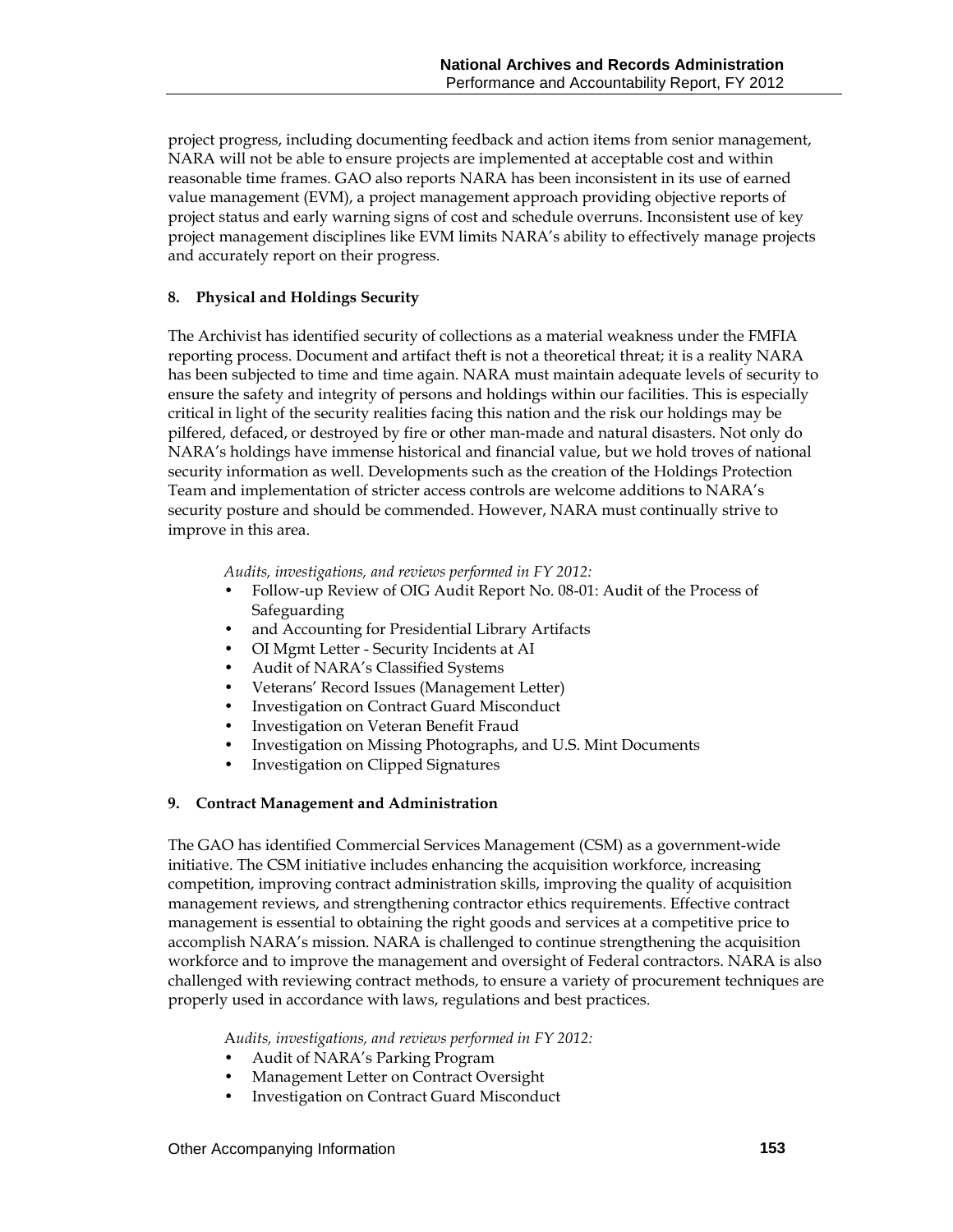#### **10. Management of Internal Controls**

The Office of Management and Budget (OMB) Circular A-123, Management's Responsibility for Internal Control, explains management is responsible for establishing and maintaining internal control to achieve the objectives of effective and efficient operations, reliable financial reporting, and compliance with applicable laws and regulations. NARA's challenge is to ensure the agency is in compliance with the regulation; and to develop and fully implement an Internal Control program. GAO also reported NARA had not established an enterprise risk management capability reducing its ability to anticipate future challenges and avoid potential crises. Currently, the agency is vulnerable to risks that may not be foreseen or mitigated and does not have the ability to self-identify and appropriately manage or mitigate significant deficiencies. Establishment of an Internal Control program is critical as it provides several benefits including (1) improved decision making, (2) risk identification, management, and mitigation, (3) opportunities for process improvement, (4) effective use of budgeted resources, and (5) strategic planning.

*Audits, investigations, and reviews performed in FY 2012:* 

• Audit in process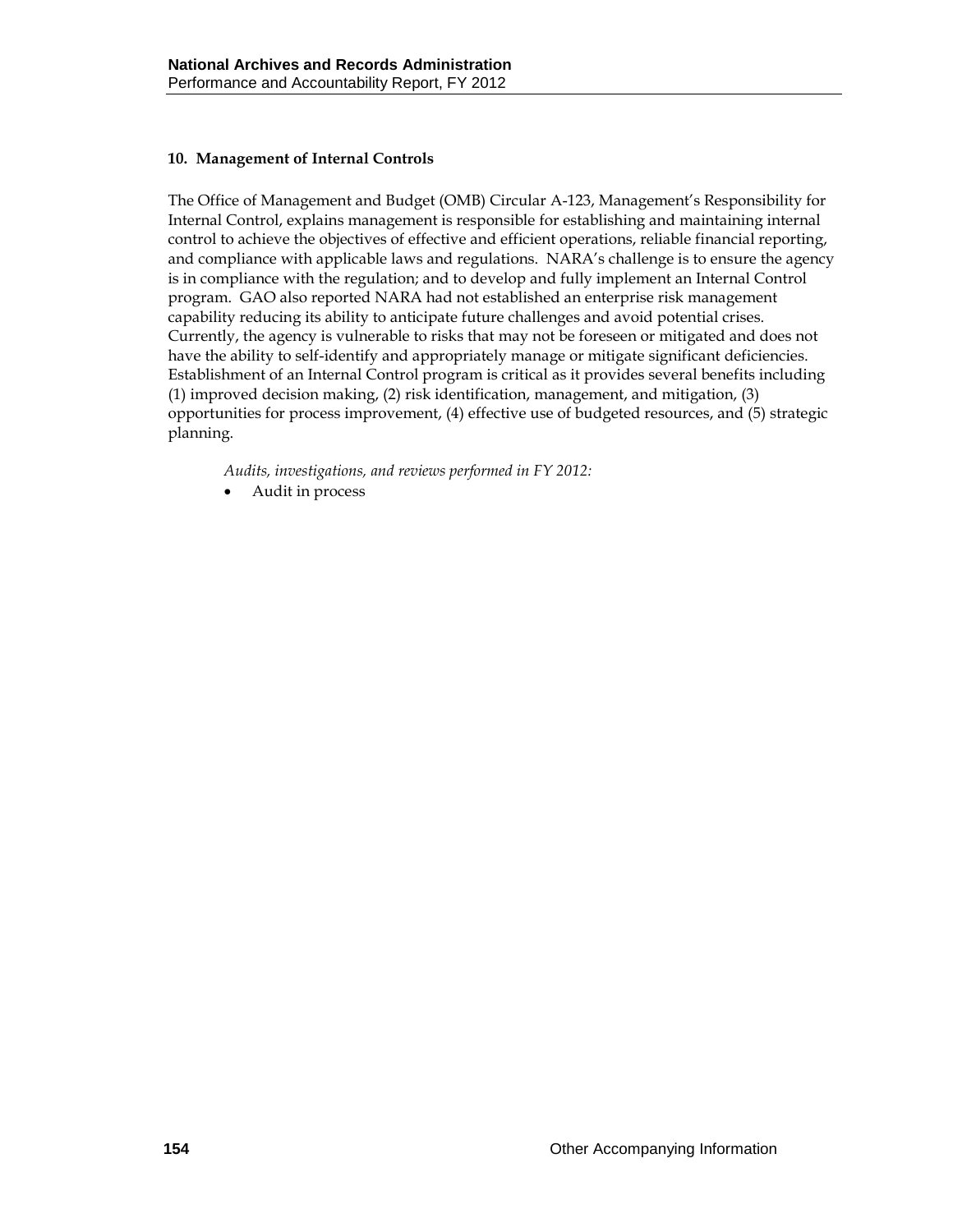*FEDERAL MANAGERS' FINANCIAL INTEGRITY ACT REPORT*



## **FY 2012 STATEMENT OF ASSURANCE**

Managers of the National Archives and Records Administration (NARA) are responsible for establishing and maintaining effective internal controls and financial management systems that meet the objectives of the Federal Managers' Financial Integrity Act (FMFIA). I am able to provide a qualified statement of assurance that with the exception of four material weaknesses, NARA's internal controls are achieving their intended objectives:

- (1) Programs achieve their intended results;
- (2) Resources are used consistent with NARA's mission;
- (3) Programs and resources are protected from waste, fraud, and mismanagement;
- (4) Laws and regulations are followed; and
- (5) Reliable and timely information is obtained, maintained, reported, and used for decision making.

This assessment is based on results of audits and evaluations conducted by the Government Accountability Office (GAO), NARA's Office of Inspector General (OIG), internal control evaluations, and other evaluations conducted in NARA's program and staff offices. It is also based on senior management's knowledge gained from the daily operations of NARA programs and systems. I have also considered the advice of the Inspector General concerning this statement of assurance.

The qualification in this assurance statement includes material weaknesses in holdings protection, artifact inventory controls in Presidential Libraries, information technology and systems security, and preservation of archival records. Efforts to fully resolve these material weaknesses are monitored by NARA's Management Controls Oversight Committee (MCOC), a senior oversight body, and results are reported directly to me.

Dod & Jaen

David S. Ferriero Archivist of the United States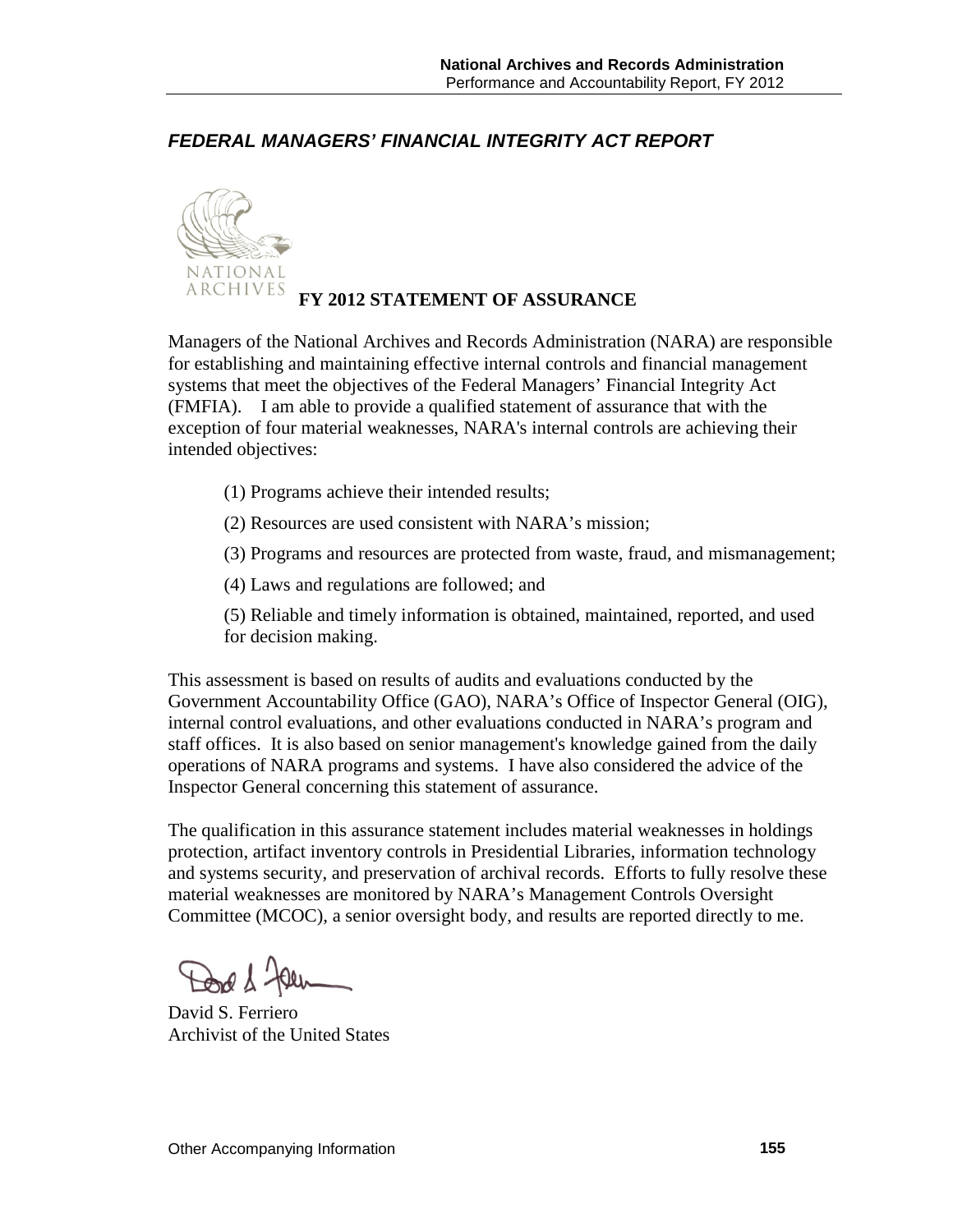# **FY 2012 REPORT ON INTERNAL CONTROLS**

### **Background on FMFIA Requirements**

The objective of the Federal Managers' Financial Integrity Act of 1982 (FMFIA) is to provide reasonable assurance that "(i) obligations and costs are in compliance with applicable law; (ii) funds, property, and other assets are safeguarded against waste, loss, unauthorized use, or misappropriation; and (iii) revenues and expenditures applicable to agency operations are properly recorded and accounted for to permit the preparation of accounts and reliable financial and statistical reports and to maintain accountability over the assets." NARA's internal control objectives noted in the Archivist's statement of assurance are consistent with FMFIA objectives.

Office of Management and Budget (OMB) Circular A-123, Management's Responsibility for Internal Control, requires federal agencies report material weaknesses in the annual FMFIA report. This reporting is to include a summary of the corrective action plans, including a description of the material weakness, status of corrective actions, and timeline for resolution.

The following tables reflect the number of material weaknesses reported by NARA under Section 2 of FMFIA in recent years.

### **SUMMARY OF FINANCIAL STATEMENT AUDIT**

| Audit opinion | Unqualified    |
|---------------|----------------|
| Restatement   | N <sub>o</sub> |

| <b>Material Weakness</b>  | Beginning | <b>New</b> | Resolved | Consolidated | Ending         |
|---------------------------|-----------|------------|----------|--------------|----------------|
|                           | Balance   |            |          |              | <b>Balance</b> |
| Overstatement of unfilled |           |            |          |              |                |
| customer orders and       |           |            |          |              |                |
| available budgetary       |           |            |          |              |                |
| authority                 |           |            |          |              |                |

#### **SUMMARY OF MANAGEMENT ASSURANCES EFFECTIVENESS OF INTERNAL CONTROL OVER FINANCIAL REPORTING Statement of Assurance: Unqualified**

| Statement of Assurance. Unquanned |           |            |          |              |                |  |
|-----------------------------------|-----------|------------|----------|--------------|----------------|--|
| <b>Material Weakness</b>          | Beginning | <b>New</b> | Resolved | Consolidated | Ending         |  |
|                                   | Balance   |            |          |              | <b>Balance</b> |  |
| Overstatement of unfilled         |           |            |          |              |                |  |
| customer orders and               |           |            |          |              |                |  |
| available budgetary               |           |            |          |              |                |  |
| authority                         |           |            |          |              |                |  |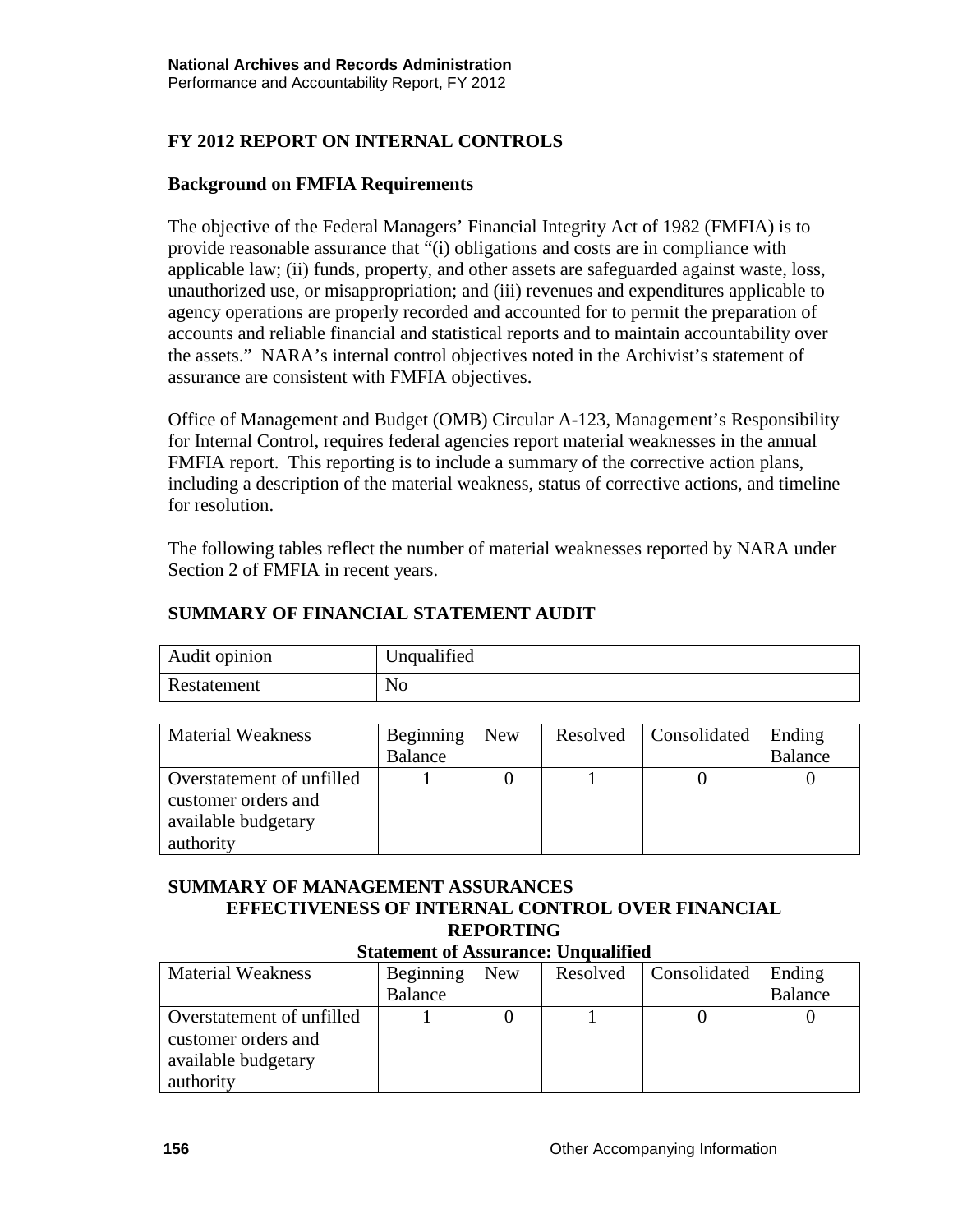| <b>Material Weakness</b>      | Beginning      | <b>New</b> | Resolved | Consolidated | Ending         |
|-------------------------------|----------------|------------|----------|--------------|----------------|
|                               | <b>Balance</b> |            |          |              | <b>Balance</b> |
| <b>Holdings Protection</b>    |                |            | 0        |              |                |
| Information Systems and       |                |            | 0        |              |                |
| <b>Technology Security</b>    |                |            |          |              |                |
| <b>Presidential Libraries</b> |                |            | 0        |              |                |
| <b>Artifact Inventory</b>     |                |            |          |              |                |
| Controls                      |                |            |          |              |                |
| Preservation of Archival      |                |            | 0        |              |                |
| Records                       |                |            |          |              |                |
| <b>Traditional Records</b>    |                |            |          |              |                |
| Processing                    |                |            |          |              |                |
| <b>Total Material</b>         | 5              |            |          |              |                |
| Weaknesses                    |                |            |          |              |                |

### **EFFECTIVENESS OF INTERNAL CONTROL OVER OPERATIONS Statement of Assurance: Qualified**

## **Holdings Protection**

Identified in FY 2001, it was agreed at that time actions would be taken in five broad areas: Policy and Procedures; Training; Security for Records Storage Areas; Internal Controls; and, Loss Prevention and Response. Since 2001 numerous actions have been taken and documented. A Holdings Protection Team, in coordination with the Safety and Security division, has made great strides in identifying and completing key actions in the areas of policy development; risk assessment; information and communications; outreach; and training. Most of the action items identified in the FY 2012 action plan have been accomplished or are well underway, including implementation of exit screening at the St. Louis Archives Way facility in September 2012. We have made enormous strides in improving holdings protection, and created a culture in which staff are more cognizant of security obligations. We are now a leader among cultural institutions, with much of our success attributable to the HPT and the Archival Recovery Team.

In the coming year we will focus on (1) establishing a risk-based approach to implementing exit screening at facilities outside of the DC Metro area to make the greatest use of existing resources, and (2) testing and monitoring controls put in place to assess the degree to which they are functioning as intended.

### **Information Systems and Technology Security**

Since FY 2002, we have reported and resolved several weaknesses in NARA's information systems and technology security. In FY 2011, NARA reassessed all open recommendations, from all sources (OIG, GAO, NARA internally contracted studies), and concluded that a material weakness continues to exist. As a result of the review, the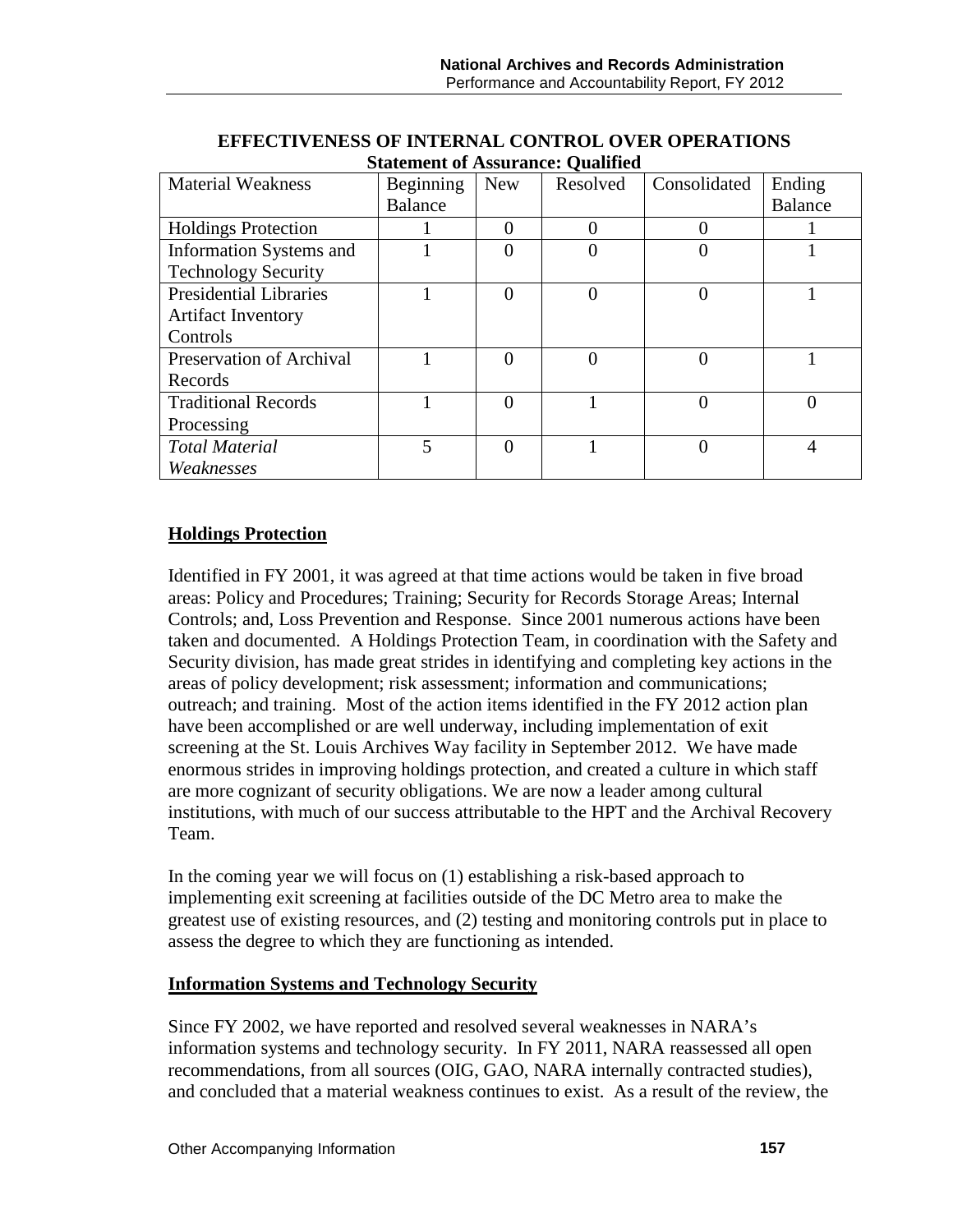Material Weakness was reframed as consisting of the risks posed by the need to improve controls over resolving, responding to, tracking, and closing recommendations in a systematic, consistent, and timely manner.

In FY 2012, the CIO and his staff made excellent strides in addressing the weakness through implementation of a process that risk ranks recommendations and development of metrics reflecting Information Services progress in adequately managing recommendations and the risks they pose. This risk-based approach will help to reasonably ensure limited IT resources are directed to those areas that present the greatest risks to NARA.

In FY 2013, we will test and monitor the controls put in place to assess the degree to which they are functioning as intended.

### **Presidential Libraries Artifact Inventory Controls**

First reported in FY 2008, the primary weaknesses were identified as (1) the lack of accurate and complete initial artifact inventories at presidential libraries, (2) lack of sufficient audit capability within the collections management database used by all libraries, and (3) lack of sufficient re-inventorying guidance. While the libraries continue to improve controls associated with their ability to secure and account for artifacts, we will focus on closing action in two significant areas in FY 2013: (1) completing initial inventories and reconciliations at existing libraries and (2) implementing a new collections management database that addresses control weaknesses noted in our current database.

### **Archival Records Preservation**

In FY 2007, we identified a material weakness in archival records preservation. Every cultural institution faces an enormous need for additional preservation resources. NARA is no different—the volume of incoming archival records outpaces our ability to keep up with preservation needs. Preservation risks are further exacerbated by the volume of electronic records and challenges associated with a proliferation of record formats. We have effectively addressed preservation of the vast majority of our holdings by putting in place controls such as upgrading storage environments, compiling preservation needs data at the series level, establishing protocols for basic holdings maintenance work, and establishing protocols to protect records used in research rooms. While this work must continue and aids our efforts to stabilize the condition of our collection, we must turn our attention to those records in imminent need of preservation action—the smaller volume of holdings that are nearly unusable or could be lost if not treated within the next decade due to severe physical deterioration or risk of obsolescence.

We have effective programs for treating these endangered records in our conservation and special media labs and for digitizing records in all media. But, our capacity is overwhelmed by the volume of work needed. Therefore, we need renewed attention, new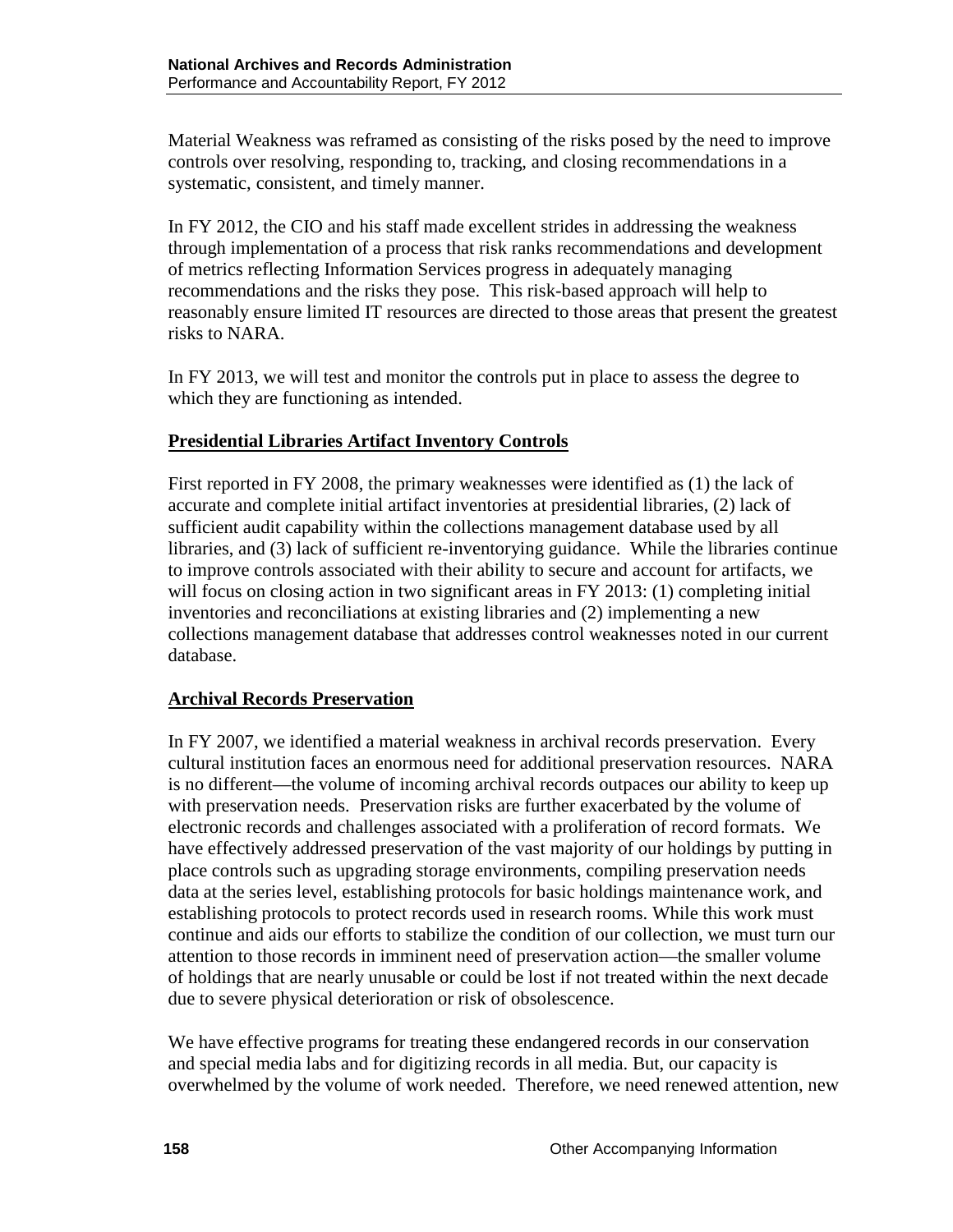approaches, and possibly more resources directed to identify and then treat the collection/series or the specific items within them that are in imminent danger.

In FY 2013 we will focus on improving a risk-based approach to identifying and treating the highest priority records and developing performance measures that more accurately capture our progress in doing so. We believe that a risk-based approach will aid us in our efforts to make the most effective and efficient use of resources.